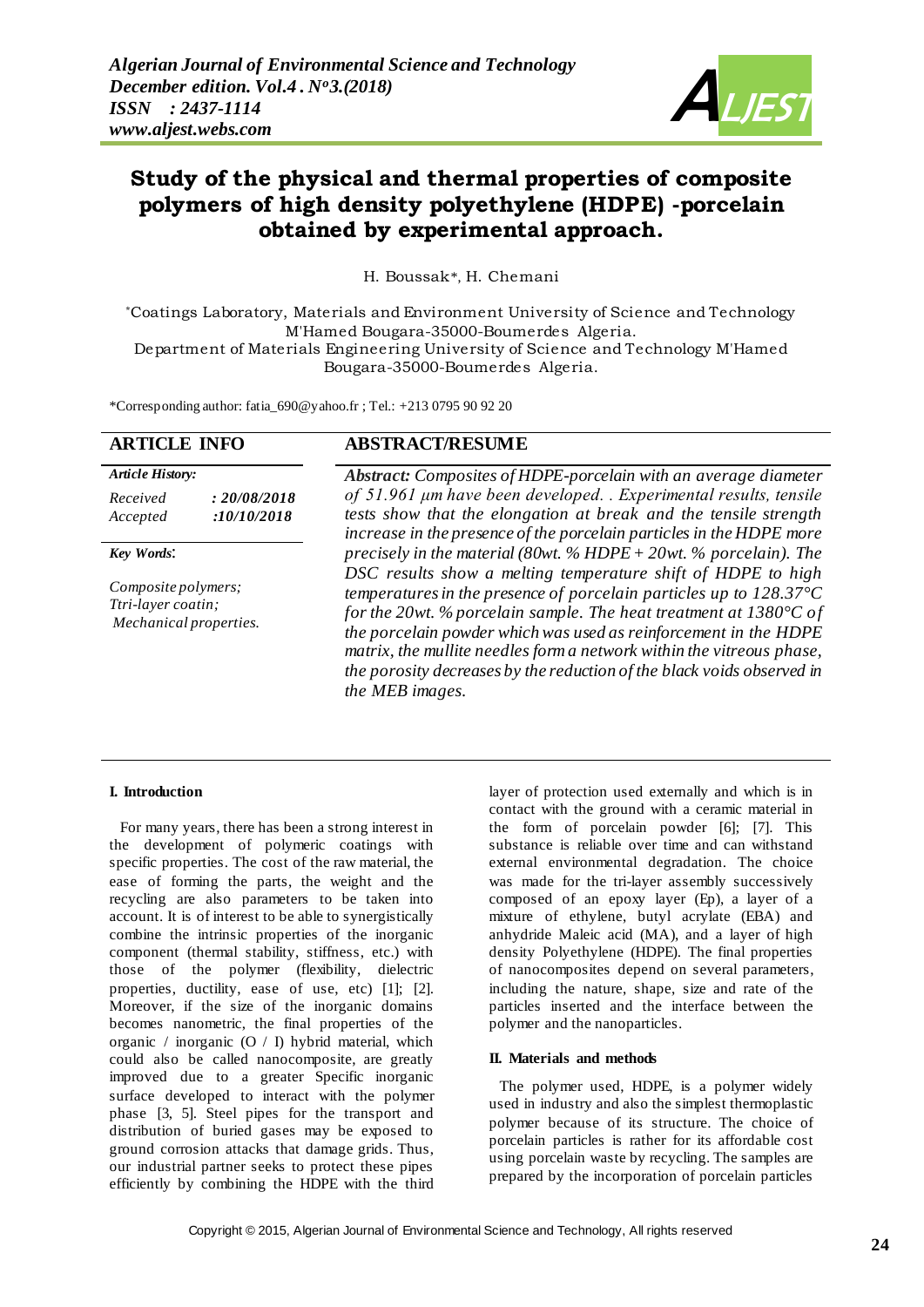in a polymer matrix. The choice fell on the threelayer assembly each of these layers provides a particular function within the collage:

- The epoxy layer essentially serves as adhesion primer.

- The EBA layer has an adhesive function that allows it to optimize the mutual bonding of materials on both sides of the assembly (Ep and HDPE).

- The layer of HDPE, deposited in thick compared to other materials, provides the function of thick protective coating.



*Figure 1. Three-layer coating on a metal substrate*

#### **II.1. Sample formulation and development**

 Mixtures of different proportions (0 to 40wt. %) of porcelain particles are produced in an internal mixer (Brabender, Volume max  $= 35$  cm<sup>3</sup>). After melting the HDPE at 180°C., in the mixer, the porcelain particles are added in powder form. The torque applied by the mixer rotors as a function of time was recorded. After finishing inserting the particles into the HDPE and arriving at a constant torque, the mixer continues to run for about 10 minutes to ensure homogeneous mixing. The mixtures thus obtained are removed from the mixer, ground and injected in a press (ARBORG, 35 tons, screws with a diameter of 18 mm) in the form of a tensile test specimen. The photo below shows a traction test piece obtained after injection.



*Figure 2. Tensile test sample of a HDPE-porcelain mixture after shaping in the injection molding machine*

Table 1 shows the different formulations taken into consideration in our study. The aim is to study the influence of porcelain on the behavior of the material.

| utherent formaturious resieu |                             |    |    |    |  |
|------------------------------|-----------------------------|----|----|----|--|
| Raw materials                | Percentages by mass (wt. %) |    |    |    |  |
| PEHD                         | 100                         | 90 | 80 | 60 |  |
| $(Matrix)$ (wt. %)           |                             |    |    |    |  |
| Porcelain                    |                             | 10 | 20 | 40 |  |
| (reinforcement)              |                             |    |    |    |  |
| (wt. %)                      |                             |    |    |    |  |

*Table 1.Numbering of samples according to different formulations tested*

## **II.2. Characterization of samples**

 The mechanical, thermal and structural properties of the samples are characterized by different techniques: Particle Size Analysis, Differential Scanning Calorimetry (DSC), Scanning Electron Microscopy (MEB). The tensile tests are carried out on a tensile machine (Zwick / Roell Z050 (reference Z2.5KN with a tensile speed of 1mm/min at ambient temperature).

#### **III. Results and discussion**

#### **III.1. Particle size analysis results**

 Material stability, chemical reactivity, opacity, fluidity and strength are affected by the size and characteristics of the particles in them.



*Figure 3.Granulometric distribution of porcelain powder*

 The porcelain powder used in our case as reinforcement in the HDPE polymer was dried at 105°C, crushed, ground and sieved using a vibration sieve column using different sieves. The material was sieved to dryness on a series of Afnor type sieve with dimensions are: 125, 100 and 63μm. All analyzes were carried out with the powdered clay material of particle size less than or equal to 100 μm. Figure 3 shows the particle size curve of the porcelain powder. The analysis shows a bimodal distribution with two maximum points, which are centered at about 5 μm and 170 μm.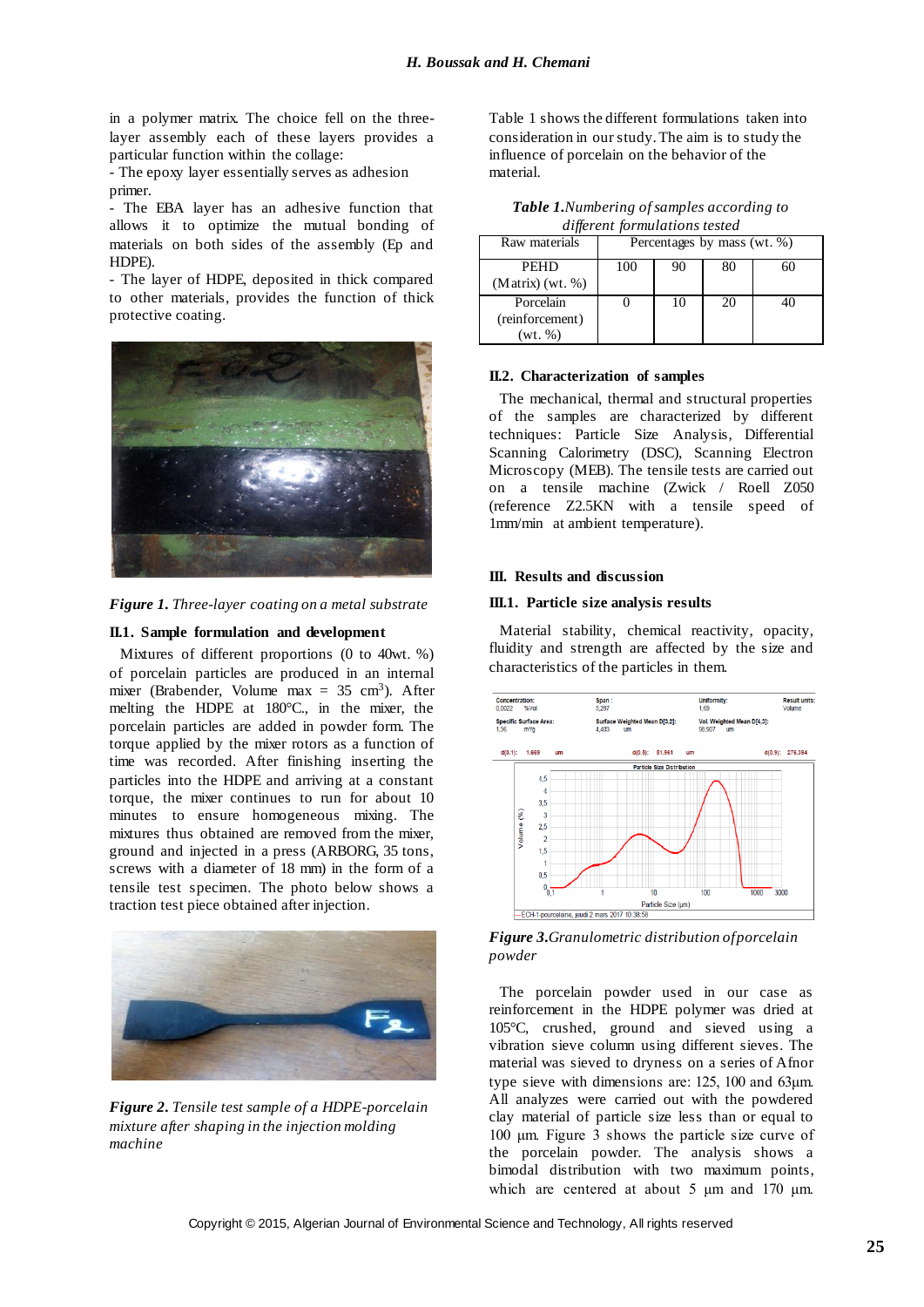Reducing the size of the porcelain particles can be done in different ways. This powder has larger grain sizes in the practice of ceramics, different types of equipment are used to reduce the particle size depending on the type of material, the initial particle size distribution and the desired final distribution [8]. In the field of ceramics, there is a reduction in size by the grinding process. The particle size of the majority of the volume in general is considered interesting. This size and distribution allows the final powder from the raw material mix to have a greater free surface energy and, consequently, influences the densification of the final product [9].

#### **III.2. Structural properties**

 The MEB images below show the microstructure obtained with the various porcelain mixtures (0.10, 20 and 40wt. %) incorporated in the HDPE polymer. The MEB photographs presented were made on samples formed by pressing. The structures of the composites seem to depend on the conditions of the mixing applied and the rate of fillers.



*(a)*



*(b)*







*Figure 4. Microstructure of porcelain bodies: (a) 100% PEHD+0% porcelain; (b) 90% PEHD+10% porcelain; (c) 80% PEHD+ 20% porcelain; (d) 60% PEHD+40% porcelain.*

 After a heat treatment at 1380°C of the porcelain material which has been used as reinforcement by recycling in a polymer matrix HDPE, the vitreous phase is important, the kaolin sheets which is one of the raw materials of the porcelain material no longer exist and the sizes of the mullite crystals are very large in the 20wt. % porcelain sample [10]. On the other hand, we observe intergranular pores represented in black background on the images 0 and 40wt. % in porcelain. Note the existence of large porcelain particles having geometric shapes and other very small which appear as a powder in the sample 40wt. % porcelain and this because of the phenomenon of flocculation and the poor dispersion of raw materials in the solid. These large particles probably formed during mixing in the extruder. Indeed, the mullite phase decreases and the total porosity of the material also decreases, according to the work of [11], [12] heat treated at 1380°C of the porcelain material, the mullite needles form a network within the vitreous phase, the porosity decreases by the decrease of the black voids observed in the SEM 10 and 20wt. %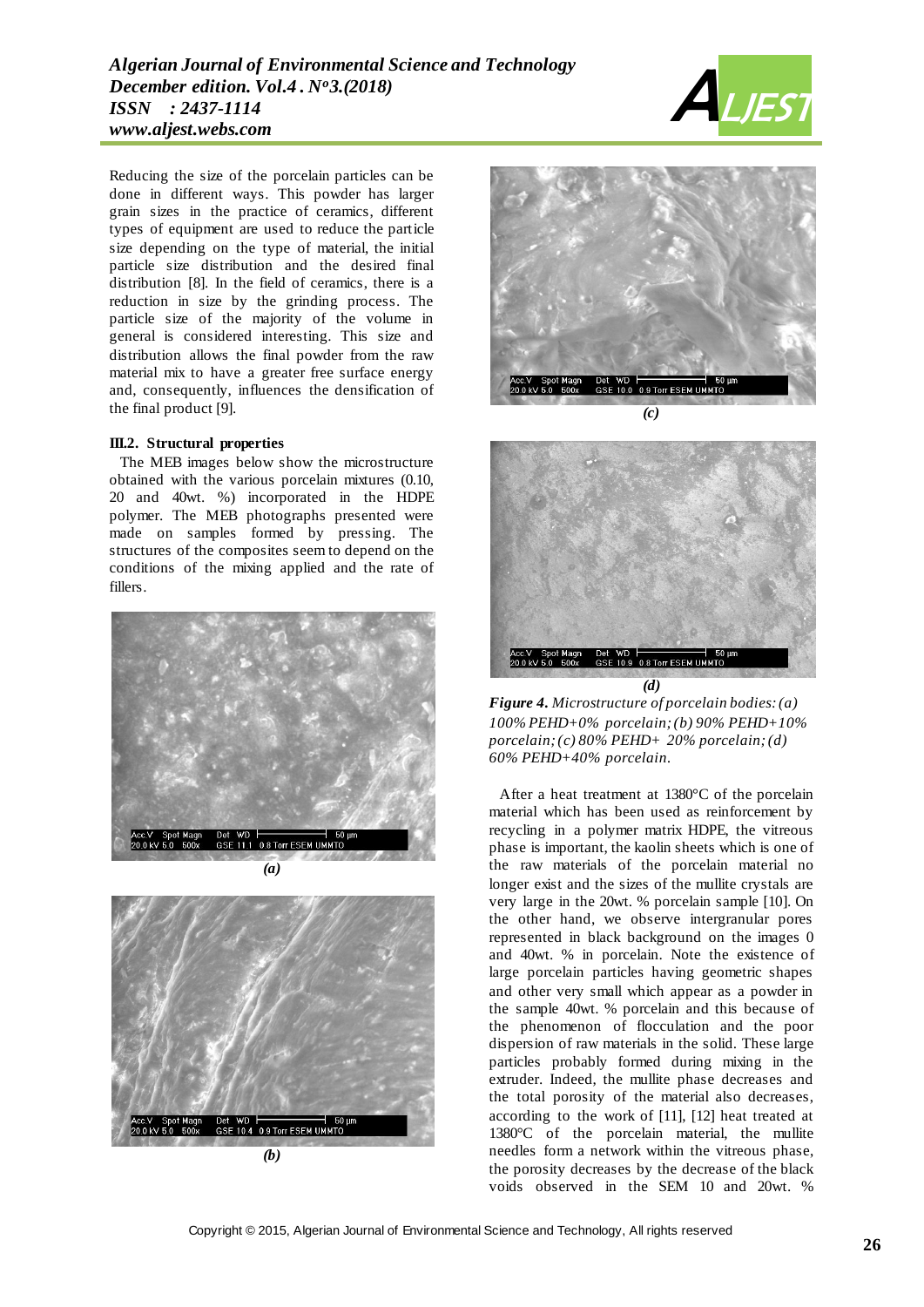porcelain images. These observations are in perfect agreement with the measurements of the density; the increase of the density causes a reduction of the pores.

 The figures collect MEB photographs taken at different levels of less rigid porcelain, and rigid different formulations. We carried out a more detailed microscopic study of the effect of the existence of porcelain in the HDPE polymer. Microscopic observations sectional samples of platelets indicate that the material has still suffered internal changes. The platelets have been hardened after adding porcelain

#### **III.3. Thermal properties**

 The HDPE curves obtained correspond to the variation of heat flux as a function of temperature. The shape of the melting peak depends directly on the temperature keeping time. Table 2 gives the melting temperatures of the systems studied. For the blank sample; we find that the melting temperature is of the order of 103.87°C. They also have an offset of HDPE melting temperature to high temperatures in the presence of porcelain particles, as shown in the thermograms below figure 5. We are interested in this study much more at the melting temperatures of the samples.

*Table 2.Melting temperature for the different samples*

| Melting         | Percentage of porcelain |  |  |
|-----------------|-------------------------|--|--|
| temperature DSC | incorporation into PEHD |  |  |
|                 | (wt. %)                 |  |  |
| 103.38          |                         |  |  |
| 108.94          |                         |  |  |
| 128.37          | 20                      |  |  |
| 81 50           |                         |  |  |



*Figure 5. DSC thermograms obtained on composite HDPE-porcelain*

The results show that there is indeed an effect of reinforcing the rigidity of the samples in the

presence of porcelain particles according to, indicating the addition of additives such as clays, Al2O3, lithium oxide, etc [13], in the polymer materials leads to the increase of the melting temperature (increase of the thermal force), porcelain is classified among refractory materials, during a heat treatment, phyllosilicates lose their structure in sheet, and when the temperatures are sufficiently high  $(> 1000^{\circ}C)$ , after cooling, they consist of a mixture of a vitreous phase and crystals, typically mullite and cristobalite [14], [15]. The final powder obtained by mixing the raw materials has a greater free surface energy, the thermal properties improve and, therefore, an increase in the melting temperature and densification of the product 20wt. % porcelain compared to other materials (0, 10 and 40wt. % porcelain).

## **III.4. Mechanical properties**

 The tests are carried out at ambient temperature (about 23°C.) and a speed of 100 mm / min. The stress-strain curve, up to the rupture of the specimen, indicates the different values of the mechanical properties of the material such as the Young's modulus, the yield stress, the stress and elongation at break. We performed four test pieces: HDPE (0, 10, 20 and 40wt. % porcelain), the results are shown in figure 6.



*Figure 6. Stress deformation curve for HDPE samples with (0, 10, 20, 40wt. % of porcelain)*

 The yield stress (tensile strength) and the Young's modulus of the samples obtained at different percentages of porcelain are shown in Table 3. An increase in the threshold stress and Young's modulus is observed for the samples: 10, 20 and 40% of porcelain compared to 0% HDPE of porcelain as shown in table 3. The tensile curves obtained with a speed of 1 mm/min show that the elongation at break increases in the presence of porcelain particles in HDPE more precisely in the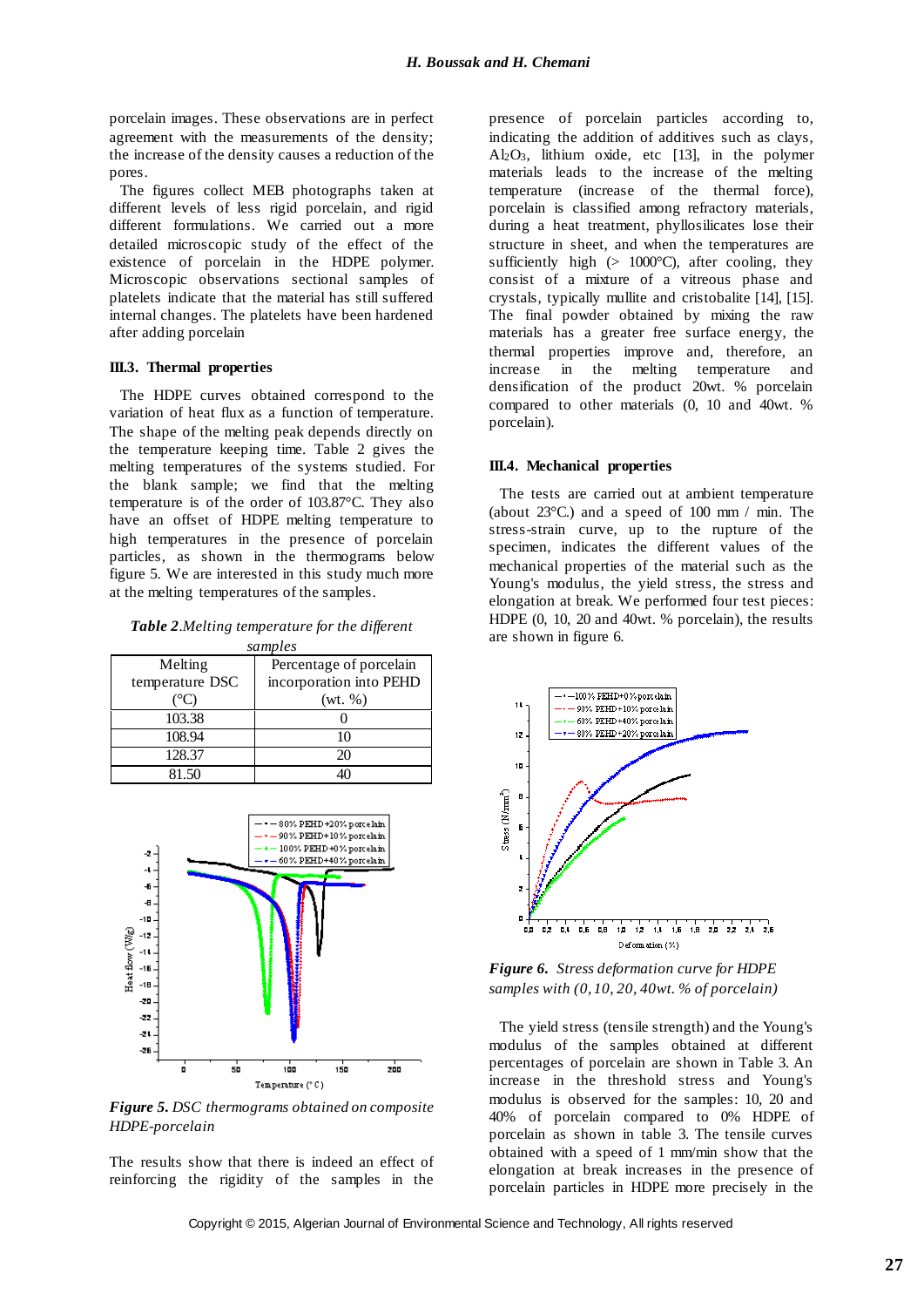material (80wt. % HDPE + 20wt. % porcelain), although the maximum stress also increases in the elastic domain. When the rate of the porcelain powder is higher, the dispersion becomes difficult and promotes the entanglement of strings that have a character flexible. The addition of the nanocharge of clay seems to induce an antagonistic effect in decreasing the breaking stress of the nanocomposites. This behavior could be generated by the presence of clay aggregates within the matrix, which caused its early break,

*Table 3.Values of mechanical quantities: tensile strength and modulus of Young*

| strengin ana modutus of Toung |                                          |                            |  |  |  |
|-------------------------------|------------------------------------------|----------------------------|--|--|--|
|                               | Tensile                                  | Young's                    |  |  |  |
| <b>Ouantities</b>             | strength                                 | module                     |  |  |  |
|                               | $\langle \mathbf{R}_{\text{tr}} \rangle$ | $\langle \times E \rangle$ |  |  |  |
|                               | (N/mm <sup>2</sup> )                     | (N/mm <sup>2</sup> )       |  |  |  |
|                               |                                          |                            |  |  |  |
| mechanical                    |                                          |                            |  |  |  |
| Samples                       |                                          |                            |  |  |  |
| 100wt. $%$ PEHD +             | 8.44                                     | 9.33                       |  |  |  |
| Owt. % porcelain              |                                          |                            |  |  |  |
| 90wt. $%$ PEHD +              | 9.07                                     | 20.00                      |  |  |  |
| 10wt. % porcelain             |                                          |                            |  |  |  |
| $80wt.$ % PEHD $+$            | 12.30                                    | 32.00                      |  |  |  |
| 20wt. % porcelain             |                                          |                            |  |  |  |
| $60wt.$ % PEHD $+$            | 6.70                                     | 10.00                      |  |  |  |
| 40wt. % porcelain             |                                          |                            |  |  |  |
|                               |                                          |                            |  |  |  |

 There is thus an effect of reinforcing the rigidity of the composites in the presence of the porcelain particles. Porcelain increases the density and tensile strength that will increase the strength of the coating [14], [16] [17]. Indeed, we notice that the composite module is even higher than the rate of the porcelain powder increases, because by its presence with a rather important rate up to 20wt. %, the matrix induces a certain rigidity which resulted in the decrease of the deformation at the break.

# **IV. Conclusion**

 In this work, composite polymers were developed by incorporating porcelain ceramic particles having a mean diameter of 51.961 μm into a HDPE matrix. Subsequently, the influence of the presence of porcelain particle on the mechanical, thermal and structural properties of composite polymers has been studied experimentally. From the stress-strain curve of the virgin material, in particular the stress at the plasticity threshold, the breaking stress and the elongation at break were analyzed as a function of the incorporation of the porcelain powder used as reinforcement in a polymer matrix HDPE. The different values of the mechanical properties of the material such as the Young's modulus, the threshold stress, and the breaking stress increase with respect



to the addition of porcelain. On the other hand, the elongation at break increases sharply which results in a gain of ductility of the material which is related to the phenomenon of rigidity which is accompanied by a strong attachment of the chains. The DSC thermograms allowed access to the melting temperature (top position of the exothermic peak). The results show a sharp increase in melting temperature with the addition rate of porcelain, which comes from the porcelain firing temperature which 1380°C. Incorporation of different amounts of treated porcelain powder at different sintering temperatures has led to the appearance of a mullite phase which is technically important and appears better in the image of the 20wt. % porcelain material. Simulations are in progress for intermediate cases where the interaction between the ceramic particles and HDPE is modified through the HDPE-ceramic interface.

## **V. References**

- 1. Liang, Ji-Zhao. Reinforcement and quantitative description of inorganic particulate-filled polymer composites. *Composites Part B: Engineering* 51 (2013) 224-232.
- 2. Gonzalez-Benito, J.; Martinez-Tarifa, J.; Sepúlveda-García, M.E.; Portillo, R.A.; Gonzalez-Gaitano, G. Composites based on HDPE filled with BaTiO3 submicrometric particles. Morphology, structure and dielectric properties, *Polymer Testing* 32 (8) (2013) 1342- 1349.
- 3. Arieby, R. Mechanical characterization and thermodynamic modeling of the anisotropic behavior of high density polyethylene. Integration of the effects of damage, *doctoral thesis, University of Nancy, INPL* (2007).
- 4. Ferhoum, R.; Aberkane, M.; Ould ouali, M.; Hachour, K. Analysis of thermal ageing effect (hold time – crystallinity rate - mechanical property) on high density polyethylene (HDPE). *International Journal of Materials Science and Applications* 2 (3) (2013) 109-114.
- 5. Halary, J.L.; Lauprêtre;, F. From macromolecule to polymer material: synthesis and properties of chains. *Ed Belin* (2007) pp 40.
- 6. Harry, R.; Cock, A.; Lampes, F.W.; Marck, J.E. Contemporary polymer chemistry: chap1- Synthesis and reactions of polymers-Ionic and coordination polymerization. *Ed Pearson education* (2003) pp 478.
- 7. Kaddeche, M. Study of the rupture of polyethylene under constant load, doctoral thesis of Guelma university faculty of Science and Technology department of Mechanical Engineering (2014).
- 8. João, B.; Moreno, R. Effect of Mechanical Activation on the Rheology and Casting Performance of Kaolin/Talc/Alumina Suspensions for Manufacturing Dense Cordierite Bodies. *Applied Clay Science* 38 (3) (2008) 209-218.
- 9. Ozturk, Z. Thermal Behavior of Transparent Wall Tile Glazes Containing Ulexite. *[Journal of](https://www.researchgate.net/journal/0004-881X_Journal_of_the_Australian_Ceramic_Society)*